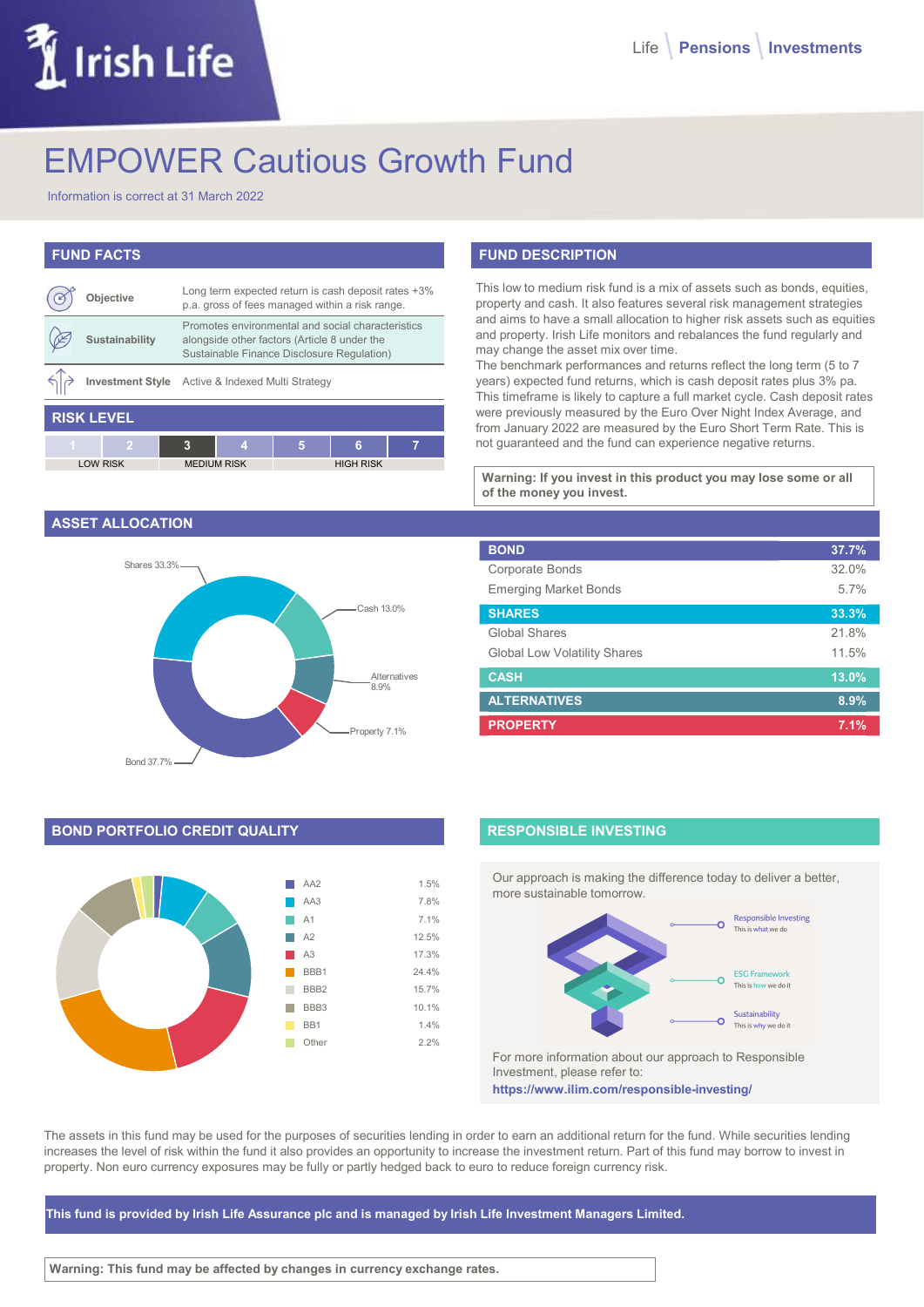#### SHARE SECTOR DISTRIBUTION

| <b>SECTOR</b>                 | % of FUND |
|-------------------------------|-----------|
| Information Technology        | 22.3%     |
| Health Care                   | 13.7%     |
| <b>Consumer Discretionary</b> | 12.9%     |
| Financials                    | 12.7%     |
| Industrials                   | 7.8%      |
| <b>Communication Services</b> | 7.2%      |
| <b>Consumer Staples</b>       | 7.0%      |
| <b>Materials</b>              | 5.0%      |
| Energy                        | 4.0%      |
| Other                         | 7.4%      |

## RISK MANAGEMENT STRATEGIES



# CALENDAR YEAR RETURN

|           | 2016  | 2017  | 2018      | 2019   | 2020  | 2021     | YTD       |
|-----------|-------|-------|-----------|--------|-------|----------|-----------|
| Fund      | 7.18% | 6.83% | $-2.41\%$ | 11.13% | 1.45% | 10.09%   | $-3.88\%$ |
| Benchmark | 2.66% | 2.62% | 2.64%     | 2.59%  | 2.52% | $2.50\%$ | 0.60%     |

# PERFORMANCE AS AT 31/03/2022

|                  | 1 Month  | 3 Month   | 1 Year | 3 Year p.a. | 5 Year p.a. | Since Launch p.a. |
|------------------|----------|-----------|--------|-------------|-------------|-------------------|
| Fund             | $0.84\%$ | $-3.88\%$ | 2.88%  | 4.19%       | $3.90\%$    | 4.26%             |
| <b>Benchmark</b> | 0.21%    | 0.60%     | 2.49%  | 2.53%       | $2.56\%$    | 2.62%             |

# CUMULATIVE PERFORMANCE



Fund returns are quoted before taxes and after a standard annual management charge of 0.29%. Annual fund management charges are calculated and deducted based on the offer price of the fund. The unit price and value of the fund are always quoted after an allowance has been made for the fund management charge. There is no Bid/Offer spread.

Launch Date (for the series used in the above performance illustration) = 26 Feb 2015; YTD = year to date; p.a. = per annum Source: Irish Life Investment Managers

Benchmark: The standard against which the performance of the fund is measured. It typically includes market indices or weighted combinations of these as appropriate.

Warning: Past performance is not a reliable guide to future performance.

Warning: The value of your investment may go down as well as up.